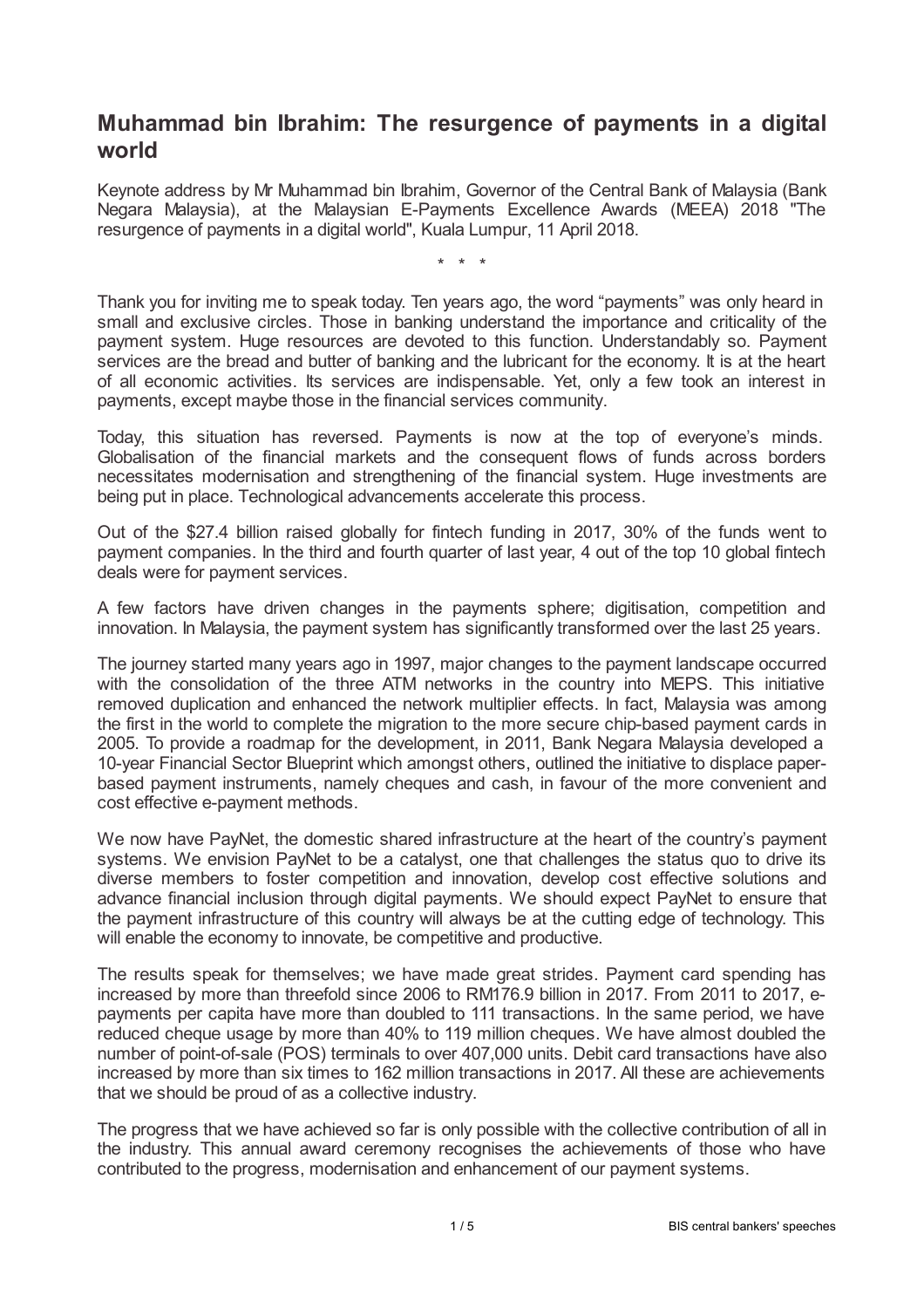While we celebrate our achievements, we need to forge ahead with greater vigour and perseverance, especially to displace cash. Cash remains prevalent in most retail transactions in Malaysia. Managing cash is expensive. This is most evident among lower tier merchants, who continue to prefer transacting in cash. It is more costly to use cash, as you know, and much cheaper, efficient and secure to adopt e-payments. It is a cost effective solution that makes business sense. Based on a study by the Royal Bank of Scotland and Natwest in 2014, a customer who uses mobile and online banking instead of going to a physical bank branch stands to enjoy about 24 hours of time saved and about 10 kilometers of travelling distance saved per year. Most likely, if a similar study is conducted in Malaysia, the results would show bigger savings here, given the greater digital connectivity we have today.

Our efforts over the years have shown some encouraging developments. The aggregate data points that we are on the right track. The growth rate of cash in circulation (or better known as CIC) in Malaysia has been slowing down for three years in a row since 2015. Measured against GDP, CIC decreased albeit marginally for the first time last year since 2014.

With high penetration of debit cards and mobile devices, Malaysia is well-positioned to transition into a cashless society in the medium term. To continue our collective effort to ensure widespread adoption of e-payments becomes a reality, my remarks today will touch on the following perspectives; future proofing the Malaysian payment infrastructure, embracing digital disruption that will redefine the payment mechanism as we know it, and some thoughts on public engagement and consumer protection.

## **Future-proofing Malaysia's payments infrastructure**

The use of big data will provide a competitive edge among payment service providers. Payment flows used to be an operational matter, but now have immense strategic value. It has to do with the enormous amount of data and information that the system collects on the payment habits of the public.

With data analytics, these data can provide deep insights on consumer and merchant behaviour, and even the economy at large. With this information in hand, there is also the enormous responsibility to ensure that it is not being abused and mishandled. The issue of data security, integrity and privacy relates to the issue of trust, which is crucial for the functioning of any financial system. Data security and confidentiality should be a priority for financial institutions. Continuous investments in people, system and process will assure customers that their financial affairs are kept secure and private.

New payment providers are also emerging. In the age of mobile apps, platform-based companies can overlay existing commercial networks with payment services. In China for instance, this has fuelled the meteoric rise of mobile payments.

Customer expectations are also changing. Whether hailing a taxi or having lunch, today's consumers want things almost instantaneously. They want it now and the same is being expected from the payment system.

The payments infrastructure must therefore keep pace with these developments and expectations. It needs to meet the customer's expectations and offer value-added services that enhances the customer's experience. In this regard, the merger between MyClear and MEPS to form PayNet last year is an important milestone. By realising the natural synergies and aligning industry resources, PayNet is well-positioned to drive the Malaysia's payment infrastructure to be future-proof.

We should be most excited about the upcoming Real-time Retail Payments Platform or RPP. The RPP will be a game-changer for the Malaysian payment landscape. It will allow Malaysians to make and receive payments conveniently using their IC, mobile and business registration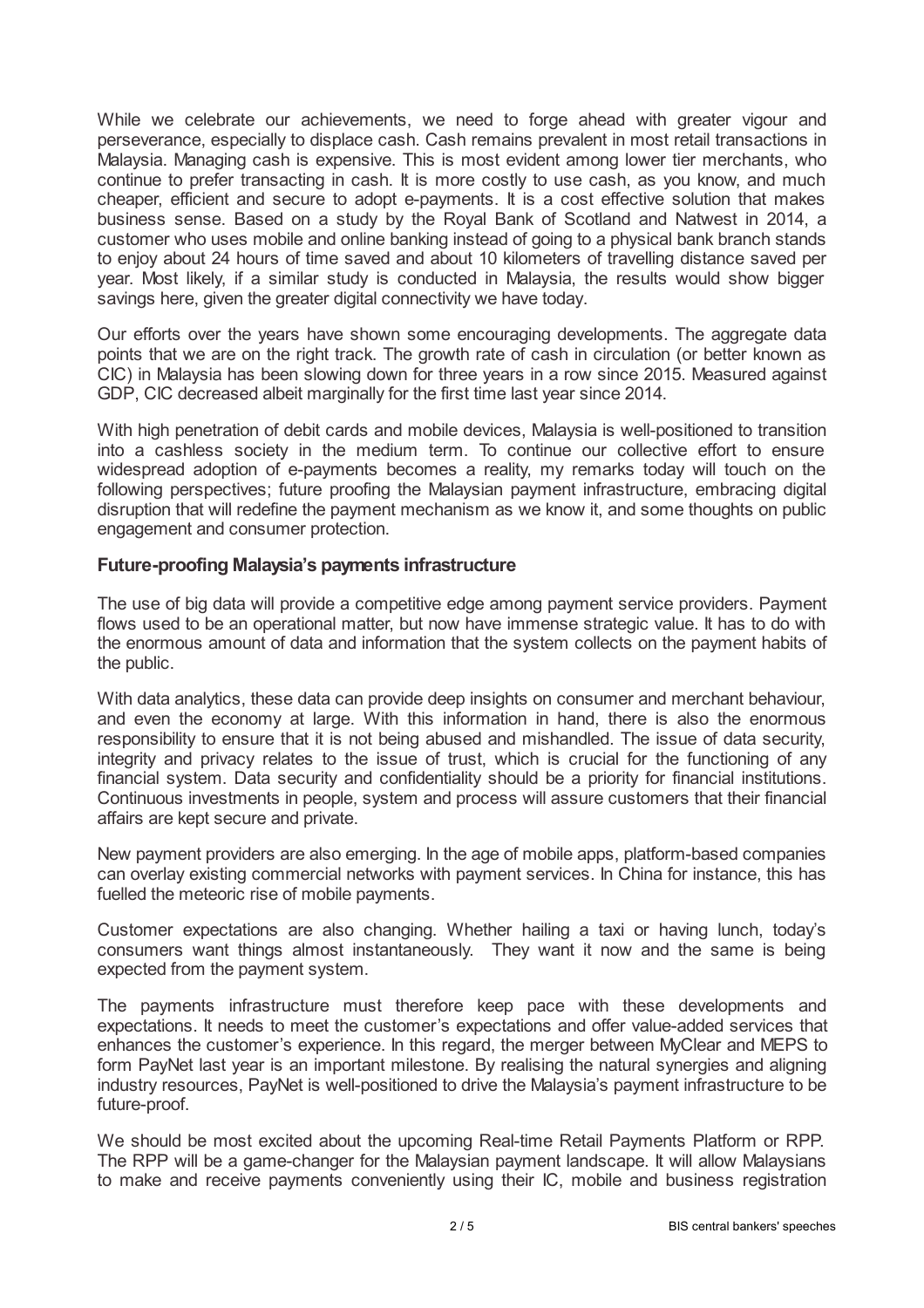numbers or by scanning a common Quick Response (or better known as QR) code. We do not need to suffer the agony of remembering our account numbers ever again. The RPP will be facilitated by a National Addressing Database (NAD) and an interoperable QR code payment scheme. Seamless and secure payments between bank and non-bank e-money accounts will also become a reality.

Given the overwhelming benefits from this initiative, it is incumbent on all of us to drive the promotion of RPP, such as in facilitating user registration with the NAD and merchant adoption of the common QR code. Let us make the RPP services a household service and transform all mobile phones into mobile wallets. The RPP should not be merely a banking service, but a lifestyle solution.

The industry ought to build upon the RPP and enhance its research and development capabilities. One such area is through the publication of Open Application Programming Interfaces (or better known as Open APIs). Based on our interaction with the banking community, there is interest for this among our banks. The Bank's survey last year indicated that more than 50% of banks in Malaysia view Open API as a high priority. Thus, the industry should leverage on Open API to facilitate collaboration with fintech firms to introduce innovations and facilitate new use cases to enhance the RPP's value proposition to businesses and consumers.

Notably, the RPP can offer a treasure trove of data. This can be mined to develop more tailored payment solutions, fraud detection capabilities, and to support potential strategic partnerships with financial or non-financial players. But as I mentioned earlier, confidentiality and privacy should not be compromised.

Part of future-proofing our payment systems is to enhance the efficiency of cross-border payment services. In this globalised world, there is a growing demand for faster, reasonably priced and more transparent cross-border payments. This will become even more important as international trade and investment linkages deepen, such as through the growth of e-commerce.

Yet, cross-border payment services still pale in comparison to domestic payments, which are increasingly real time and zero cost. PayNet and the payment system operators in Indonesia, Singapore, Thailand and Vietnam have entered into a Memorandum of Understanding (MoU) to link their respective real-time payment systems. This will give rise to great opportunities for the region to forge closer economic and financial integration.

The industry should capitalise on such developments to enhance their cross-border payment offerings to better serve their customers, reduce costs and enhance safety. Harnessing greater efficiencies of cross-border payments can be a lucrative area and those who can innovate will certainly benefit most.

### **Embracing digital disruption that redefine payments**

This brings me to my second point. Technology, as you know, is fundamentally changing the way we live. Many industries have redefined themselves and embraced digital disruption to remain relevant. Unlike previous disruptions that came from within the industry, we now see enormous interest in mobile payments and the proliferation of non-bank payment providers. Data collected showed an increase in the number of non-bank e-money issuers from 26 in 2016 to 41 as at the end of last month.

The Bank more than welcomes a more competitive payment landscape. We desire new entrees. We are not in the business of protecting the incumbents. We also do not pick winners and losers. The market will decide those who will prosper. Existing players were given this notice long time ago. Banks especially, will have to reinvent themselves or risk being disrupted. What matters most, from the public policy perspective, is that Malaysian businesses and consumers will benefit from a more vibrant, competitive and efficient ecosystem. We should expect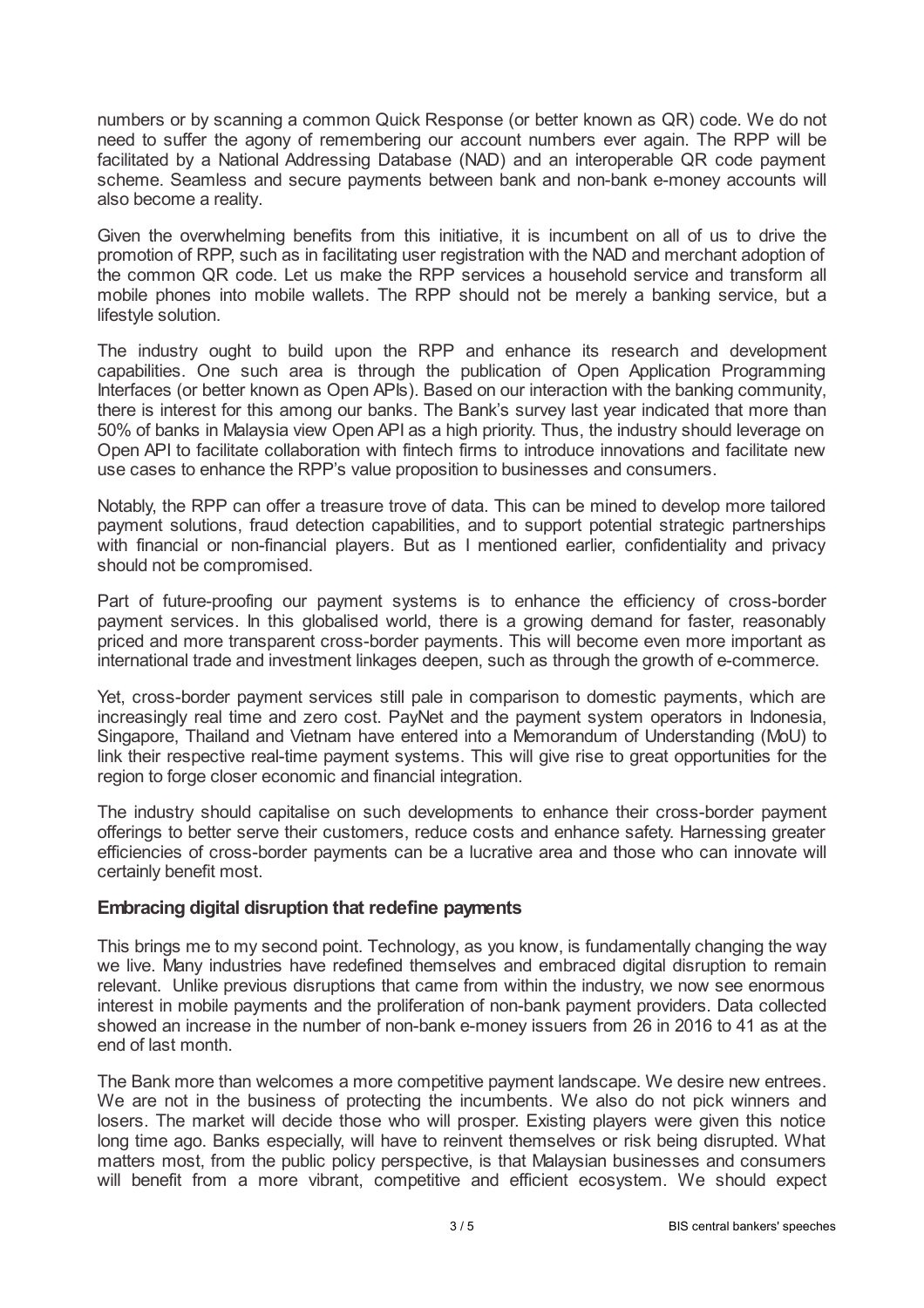enhanced competition to spur innovation in the products and services that are being offered.

Globally, we have seen collaborative strategies emerging as a response to the changing market dynamics. From Scandinavia to Asia, banks in some countries are increasingly competing on a united front. This includes industry partnerships with the payment system operator and fintech firms. In these markets, collaboration on common mobile applications seeks to enable banks to develop more innovative use cases by leveraging on pooled R&D resources, and facilitate mass adoption through common awareness and promotion campaigns.

Collaborative efforts enable greater economies of scale through the pooling of resources. Establishing a common platform among banks defrays the cost of testing out new technologies and new ways of doing business. This can go a long way in fostering a culture of experimentation.

Collaborative strategies will enhance the probability of success. This is the essence of the merger between MEPS and MyClear. Maintaining the status quo is simply not an option.

To set things in motion, we introduced the Interoperable Credit Transfer Framework (ICTF) last month. Along with the RPP, the ICTF is also expected to be a game changer for Malaysia's payment landscape, particularly for mobile payments. For the first time in Malaysia and likely in the region, banks and non-banks will be connected on a single payment network.

This is a good example of a strategy of collaborative competition, or 'co-opetition. Payment providers collaborate at the infrastructure level via the shared payment infrastructure and compete on the service level. This expands network reach, lowers costs and avoids duplication of resources by the industry.

It also focuses competition at the product level. Looking ahead, we envisage industry players to develop more innovative value-added features to provide better service levels to consumers and merchants.

Another important area where innovation plays a prominent role, is to advance financial inclusion through digitalisation. Out of the Malaysian adult population of 24 million, we estimate that about 10 million do not use online banking, while 2 million remain unbanked.

We look to the industry, both banks and non-banks, to come up with new and imaginative ways to accelerate the onboarding of these underbanked and unbanked segments of our society. In supporting this, the transaction fee for instant transfer transactions up to RM5,000 will be waived effective 1 July 2018 for individuals and SMEs. Strategies beyond monetary incentives also need to be employed. For example, mobile payment applications should be convenient, fast, secure, simple and intuitive. With so many things competing for our attention these days, the design of customer experience is critical. Delivering a superior customer experience is a major source of competitive advantage.

### **Intensifying public engagement and consumer protection**

Our migration to e-payments would not be successful without intense public engagement and consumer protection efforts. Firstly, much more needs to be done to promote debit card usage. The Bank has taken the lead by lowering the costs of debit card acceptance through the Payment Card Reform Framework (PCRF) in 2015. Consequently, Malaysia's debit card interchange fee rates are now among the lowest. They are up to 10 times lower than the rates in other regional economies.

The industry should take advantage of this. We need to educate merchants on the availability of a lower cost debit card network. To move this forward, PayNet will drive an industry wide awareness campaign. Merchants who cannot afford the cost of accepting the more expensive